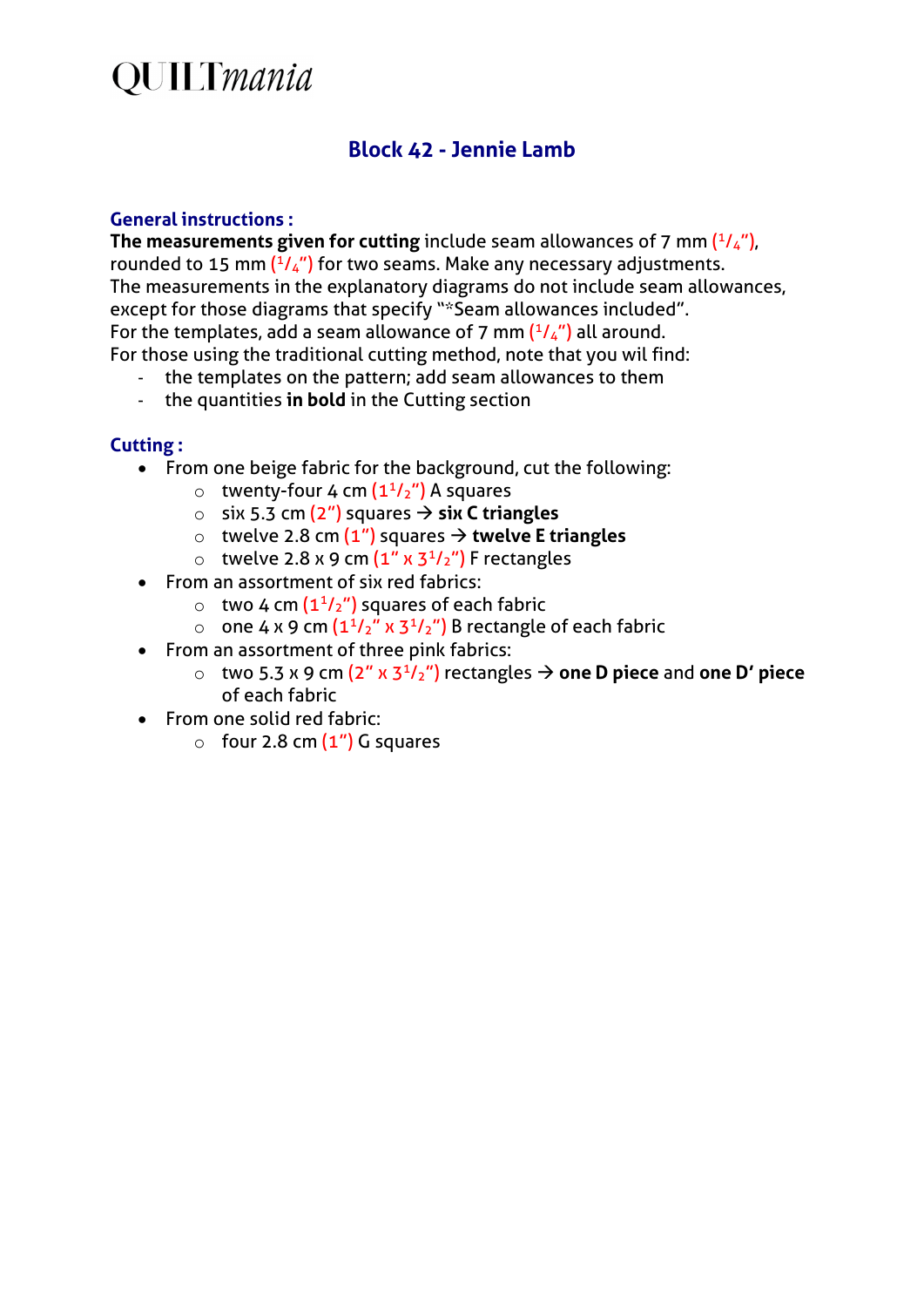# **QUILTmania**

### **Assembly :**

**Diagram 1:** Stitch one beige A square to either side of one red A square. Repeat with the same fabrics and join these units to the top and bottom of one B rectangle, still with the same fabric.

Repeat to obtain six of Unit 1.



**Diagram 2:** Place one beige 5.3 cm (2") square on the end of one pink 5.3 x 9 cm (2"  $x$  3<sup>1</sup>/<sub>2</sub>") rectangle. Stitch along the diagonal of the square, cut away the excess fabric at 7 mm  $(1/4)$  and turn.

Repeat the same steps with two small beige 2.8 cm  $(1'')$  squares, on the other end of the pink rectangle.

Repeat all these steps to obtain one symmetrical unit with one rectangle of the same pink fabric.

Join these units.

Repeat to obtain three of Unit 2.